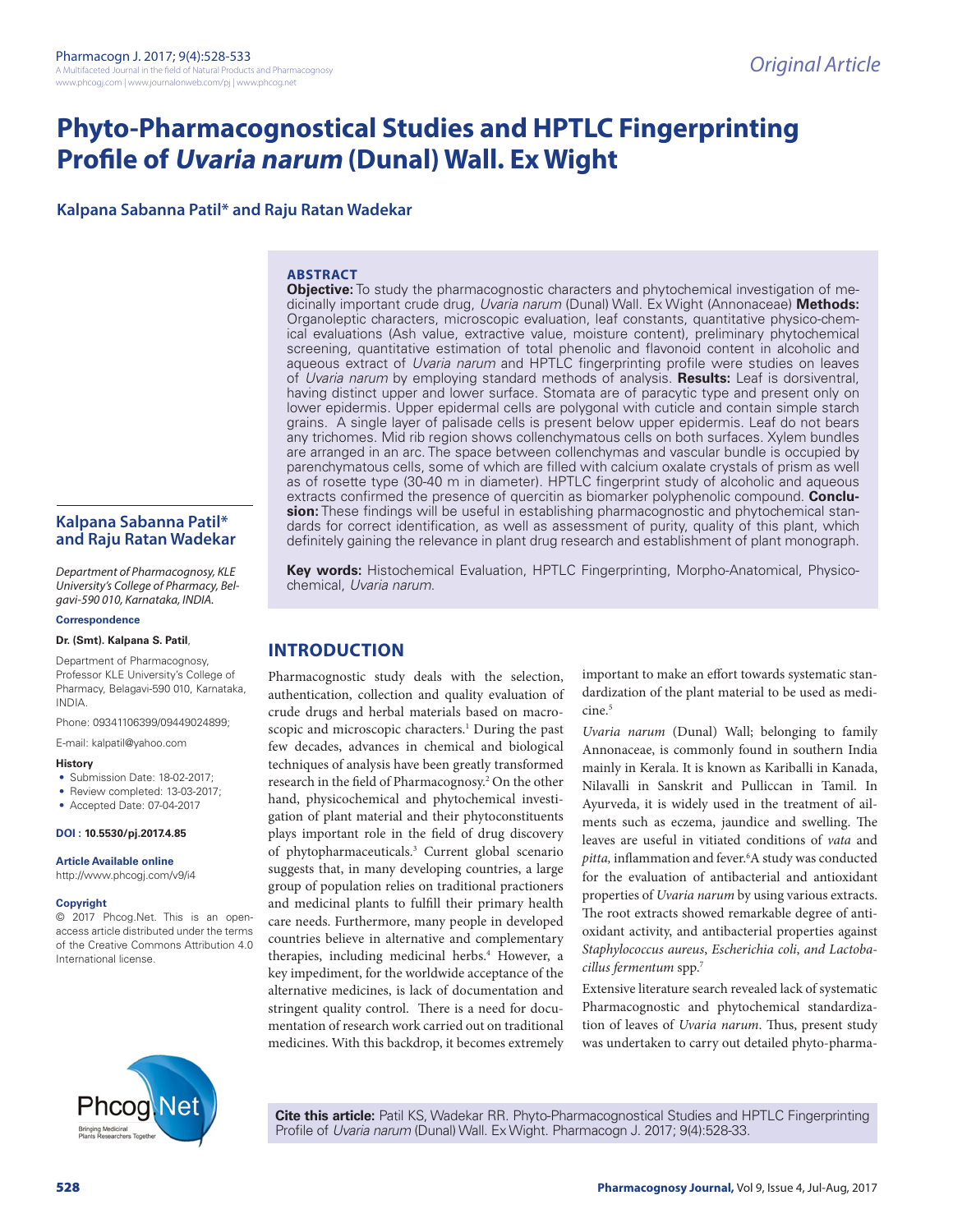cognostical standardization of this plant for its correct authentication and identification.

# **MATERIALS AND METHODS**

#### *Plant material and extraction*

The plant material was collected from the vicinity of Pune district. Botanical identification of the taxa was carried out using available literature survey whereas; authentication of medicinal plant was done by Sr. taxonomist from Botanical Survey of India, Pune. The voucher specimen number is BSI/WC/Tech/2008/354-RRW/UN-III. The herbarium was submitted at the department of Pharmacognosy, K.L.E University's College of Pharmacy, Belgavi. After authentication, the leaves of *Uvaria narum* were dried at room temperature until they were free from moisture and subjected to morpho-anatomical and physicochemical studies. Subsequently, the powder material of *Uvaria narum* extracted successively by using solvent of increasing polarity viz; petroleum ether, chloroform and alcohol. Whereas, Chloroform water IP 1996 was used for preparation of aqueous extract.

#### *Chemicals and instruments*

Phloroglycinol, Hydrochloric acid, 5% Iodine, Sudan red and all other chemicals were of analytical grade. Instruments: Microscope (Make-Zeiss Company with Axis Vision Ac Rel 4.5 Software), Microtome (Make: Thermo Electron Corporation and Model Shandon Finesse) and CAMAG (Muttenz, Switzerland) HPTLC including a Linomat V sample applicator, a Camag twin trough plate development chamber, Camag TLC scanner 3 and WIN CATS-4 integration software.

#### *Organoletic evaluation*

The leaves of *Uvaria narum* were subjected to morphological studies composed of organoletic characteristics viz, color, odour, taste, shape, texture were examined as per standard WHO guidelines.<sup>8</sup>

#### *Microscopical evaluation*

For microscopical studies, the required plant sample was cut and removed from healthy plant and washed with water. After proper washing the killing and fixing of the specimen was carried out using solution of (90 ml 70% ethanol  $+ 5$  ml of glacial acetic acid  $+ 5$  ml of formal dehyde) for one week. Further, dehydration of the tissues was done with the help of different grades of tertiary butyl alcohol. Thereafter, the process of infiltration was followed by filling the cells with increasing order of paraffin. Furthermore, thin transverse sections was taken using microtome (Make: Thermo Electron Corporation and Model Shandon Finesse) and histochemical tests were carried out using staining reagents such as phloroglycinol + hydrochloric acid (1:1) for (lignified cells), 5% Iodine for (starch grains), Sudan red for (stone cells). Photomicrographs of the microscopical sections were captured with the help of microscope (Make- Zeiss Company with Axis Vision Ac Rel 4.5 Software).9

#### *Quantitative Leaf constants and physical evaluation*

Microscopic leaf constants such as, palisade ratio, vein islet number, vein termination number and stomatal index were evaluated by using Camera Lucida apparatus. Furthermore, the shade dried leaves were subjected to size reduction to get fine powder (# 40 size mesh) and subsequently evaluated for physical constants viz; ash value, extractive value and moisture content as per the literature.<sup>10</sup>

#### *Qualitative and quantitative phytochemical analysis*

The preliminary phytochemical analysison alcoholic and aqueous extracts of leaves of *Uvaria narum* has been carried out by using qualitative chemical test.<sup>11</sup> Whereas, the alcoholic and aqueous extracts were subjected for quantitative estimation of total phenolic and total flavonoids content.

#### *Determination of total phenolic content*

The alcohol and aqueous leaf extracts of *Uvaria narum*, (10 µL) were mixed with 0.2 mL Folin-Ciocalteu reagent, 2 mL of water, and 1 mL of 15% Sodium carbonate, and the mixture was measured at 765 nm after 2 h at room temperature. The mean of the three readings was used and the total phenolic content is expressed in milligram of gallic acid equivalents/1 g extract. The coefficient of determination is  $r^2 = 0.9958$ .<sup>12</sup>

#### *Determination of total flavonoid content*

The flavones and flavonols in alcohol and aqueous leaf extracts of *Uvaria narum*, were expressed as quercitin equivalent. Quercitin was used to make the calibration curve (0.04, 0.02, 0.0025 and 0.00125 mg/mL) in 80% ethanol ( $v/v$ ). The standard solutions or extracts (0.5 mL) were mixed with 1.5 ml 95% ethanol (v/v), 0.1 mL 10% aluminium chloride (w/v), 0.1 ml of 1 mol/L Sodium chloride was substituted by same volume of distilled water in blank. After incubation at room temperature for 30 min, the absorbance of reaction mixture was measured at 415 nm. The mean of the three readings was used and the total flavonoid content is expressed in milligram of quercitin equivalents/1 g extract. The coefficient of determination is  $r^2 = 0.9961$ <sup>13</sup>

#### *HPTLC fingerprinting*

HPTLC study was carried out on aqueous and alcoholic extract of leaves of *Uvaria narum*. 14

#### *Development of solvent system*

A number of solvent system/mobile phase were tried individually as well as in combination for separation and identification of quercitin from the respective extracts but the satisfactory resolution was obtained in Ethyl acetate: Formic acid: glacial acetic acid: Water (99:12:11:27 v/v/v).

#### *Sample application and development of chromatogram*

The aqueous and alcoholic extracts of *Uvaria narum*, was dissolved in respective HPTLC grade ethanol and water which were used for sample application on precoated silica gel GF 254 aluminium sheets (Made-Merck). The samples ( $5 \mu L$ ) were spotted in the form of bands of width 6 mm with a 100 µL sample using a Hamilton syringe on silica gel which was precoated on aluminium plate GF-254 plates (20 cm X 10 cm) with the help of Lineman 5 applicator attached to CAMAG HPTLC system, which was programmed through WIN CATS software. Plates were developed using mobile phase. Linear ascending development was carried out in (20 cm X 10 cm) twin through glass equilibrated with mobile phase.

#### *Derivatization and Detection of spots*

The developed plates were dried with the help of hot air oven. Visualization of spot was made after derivatization with 5% Ferric chloride solution. Further, the plates were dried at 100ºC in hot air oven for 3 min. and subsequently kept in photo-documentation chamber (CAMAG REPROSTAR 3) and captured the images under UV light at 366 nm, respectively. The  $R_f$  values and finger print data were recorded by WIN CATS software.

# **RESULTS**

#### *Organoleptic evaluation*

South-Indian *Uvaria* is found in Western ghats from Maharashtra southwards up to an altitude of 1,200 m. *Uvaria narum* is a large woody stellately, pubescent straggling shrub with dark bluish green leaves. Leaves are oblong-lanceolate, pointed or long-pointed hairless on both sides, stalks short, less than 6 mm. Crushed leaves smell like cinnamon. (as shown in Figure 1).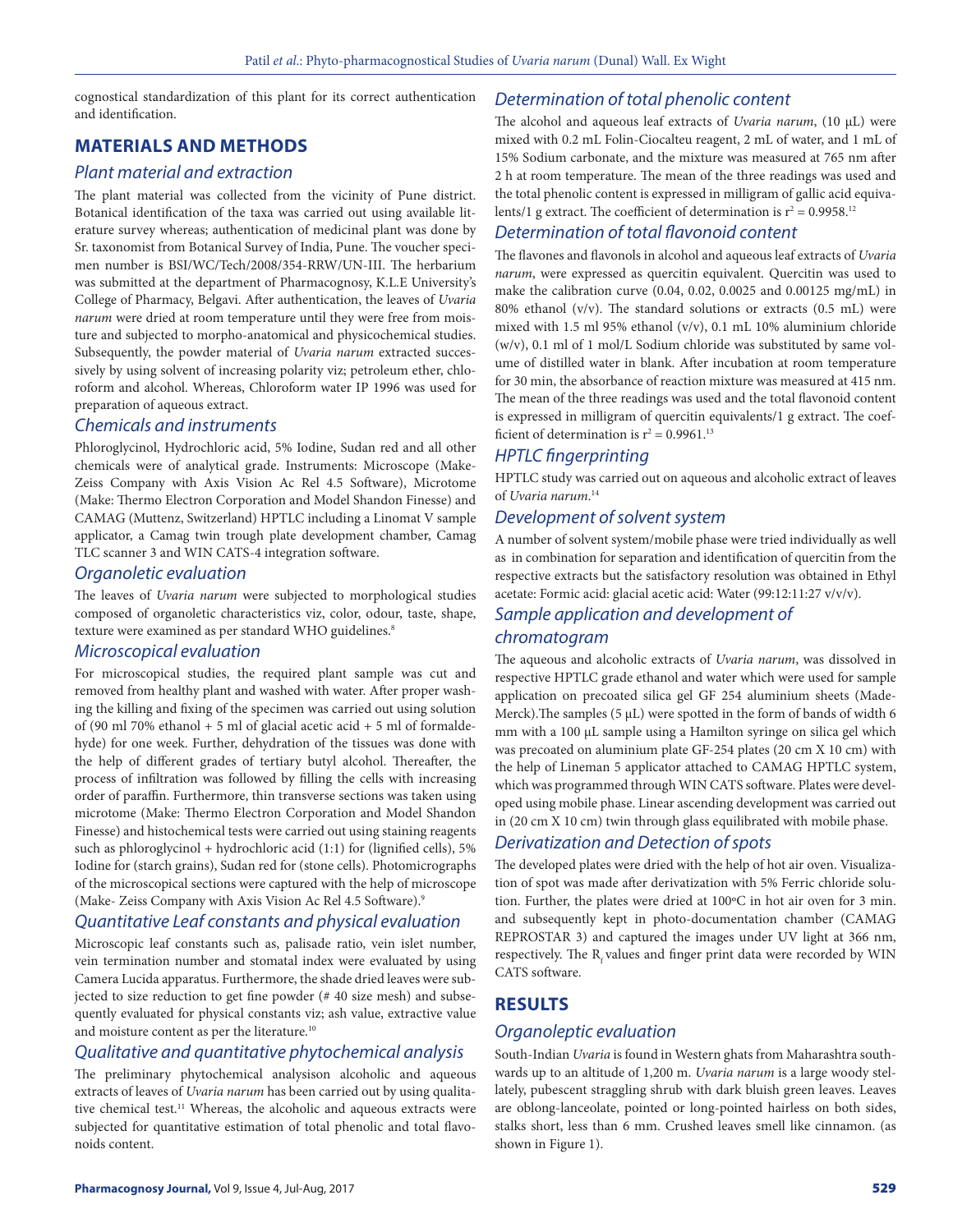#### *Microscopical and Histochemical evaluation*

Transverse section of leaf showed a dorsiventral (having distinct upper and lower surface) pattern. Stomata are of paracytic type and present only on lower epidermis. Upper epidermal cells are polygonal with cuticle and contain simple starch grains  $(3-5 \mu)$ . No stomata are present on upper epidermis. A single layer of palisade cells is present below upper epidermis. Next to palisade layer is a single row of cell containing rosette calcium oxalate crystals and remainder of the mesophyll consists of spongy parenchyma. Xylem bundles are arranged in an arc. The space between collenchymatous and vascular bundle is occupied by parenchymatous cells, some of which are filled with calcium oxalate crystals of prism as well as of rosette type  $(30-40 \mu)$  in diameter as shown in Figure 2a, 2b and 2c.

#### *Powdered drug analysis*

The powder was dark green in colour, with aromatic odour, and taste. After shaking the powder with water in test tube, no persistent foam was formed indicating absence of saponins. Powdered drug under ultra-violet and ordinary light when treated with different reagent emitted various colour radiations which help in identifying the drug in powder form. Behaviour of powder with different chemical reagents is summarised in Table 1.

Histochemical analysis of powdered crude drug revealed presence of calcium oxalate crystals of varying shape such as rosette and prism, starch grains, and paracytic type of stomata as shown in Figure 3.

# *Quantitative microscopy and physicochemical evaluation*

The stomatal index and palisade ratio were found to be 25.2-26.6 and 1-6 respectively. Whereas vein islet and vein termination number were ascertained as 28-30 and 60-65 respectively. The ash content of drug also showed presence of in-organic compounds such as: calcium, magnesium and sulphate while absence of sodium, potassium and phosphate types of inorganic compounds. The physicochemical parameters such as ash value, extractive value and moisture content of the drug summarized in Table 2.

# *Qualitative and quantitative phytochemical investigation*

Successive soxhlet extractive values colour and consistency of extracts of leaves of *Uvaria narum* was found to be: Pet ether (3.09% w/w, greenish, sticky mass); Chloroform (4.22% w/w, yellowish- green, sticky mass); alcohol (5.10% w/w, greenish, sticky mass) and water (5.20% w/w, greenish-black, semi-solid), respectively.

Preliminary phytochemical analysis of alcoholic extract revealed presence of alkaloids, tannins, flavonoids whereas, aqueous extract showed presence of polyphenolic compounds, flavonoids, tannins and glycosides. The quantitative estimation of total phenolic content in alcohol and aqueous extract was found to be  $208 \pm 2.8$  and  $212 \pm 4.5$  mg/g of extract and the quantitative estimation of total flavonoid content in alco-







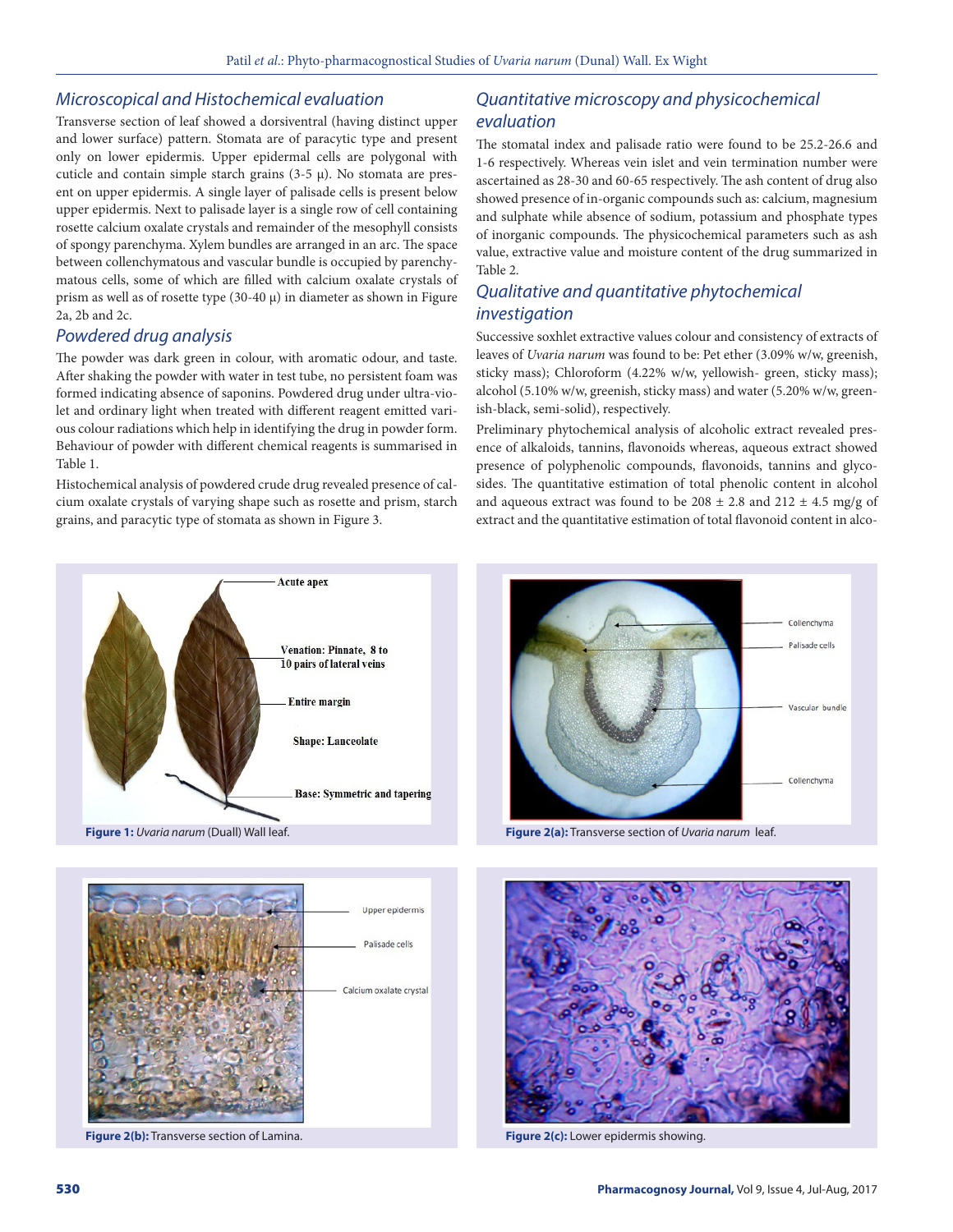hol and aqueous extract was found to be  $42 \pm 3.5$  and  $60 \pm 6.2$  mg/g of extract.

#### *HPTLC analysis*

The HPTLC chromatogram at 214 nm showed presence of quercitin and exhibited blackish (visible) band in the Rf range of 0.47 to 0.52. According to the literature of flavonoids the Rf range are found to be 0.4 to 0.6. Therefore, the Chromatogram fingerprint suggests the presence of quercitin in aqueous and alcoholic extract of *Uvaria narum* as shown inFigure 4a, 4b, 4c and 4d).

## **DISCUSSION**

The objective of the present study was established and developed the rigorous phyto-pharmacognostic standards for correct identification and authentication of medicinally important *Uvaria narum* plant*.* Some of

**Table 1: Fluorescence analysis of powdered leaves of** *Uvaria narum*

| <b>Treatment</b>                                                                             | <b>Observation under</b> |                          |                         |
|----------------------------------------------------------------------------------------------|--------------------------|--------------------------|-------------------------|
|                                                                                              | <b>Ordinary light</b>    | <b>UV light</b>          |                         |
|                                                                                              |                          | 254 nm                   | 366 nm                  |
| Powder as such                                                                               | Dark green               | Green                    | Dark green              |
| Powder + nitrocellulose                                                                      | Dark green               | Light green              | Dark green              |
| Powder + 1N NaOH in<br>methanol                                                              | Light yellow             | Yellow                   | Dark Yellow             |
| Powder+ 1N NaOH<br>in methanol +<br>nitrocellulose in amyl<br>acetate                        | Florescent               | Light<br>Florescent      | Dark<br>Florescent      |
| Powder + 1N HCl                                                                              | Light brown              | Light brown              | <b>Brown</b>            |
| Powder + $1N$ HCl +<br>nitrocellulose in amyl<br>acetate                                     | <b>Brown</b>             | Light brown              | Dark brown              |
| Powder + 1N NaOH in<br>water                                                                 | Yellow                   | Light green              | Light green             |
| Powder $+$ 1N NaOH<br>in water, dried<br>and mounted in<br>nitrocellulose in amyl<br>acetate | Yellowish<br>brown       | Light yellowish<br>brown | Dark yellowish<br>brown |
| Powder + $HNO3(1:1)$                                                                         | <b>Brown</b>             | <b>Brown</b>             | <b>Brown</b>            |
| Powder + $H2SO4(1:1)$                                                                        | Light black              | Black                    | Black                   |

the important diagnostic features of leaf are its aromatic odour, presence of calcium oxalate crystals of prism as well as of rosette type, paracytic type of stomata, starch grains and absence of trichomes were also observed. Determination of Leaf constants plays a crucial role in the study of quantitative microscopy and they can be used to differentiate closely related other *Uvaria* species. The establishment of physical constants viz; moisture content, ash value, acid-insoluble value and extrac-

| Table 2: Physicochemical evaluation of powder leaves of Uvaria narum |  |
|----------------------------------------------------------------------|--|
| Wall                                                                 |  |

| <b>Parameters</b>              | $% w/w$ (Mean a $\pm$ SEM) |  |
|--------------------------------|----------------------------|--|
| Total ash                      | $4.39 \pm 0.31$            |  |
| Acid insoluble ash             | $0.42 \pm 0.02$            |  |
| Water soluble ash              | $1.01 \pm 0.02$            |  |
| Alcohol soluble extractive     | $20.21 \pm 0.22$           |  |
| Water soluble extractive value | $22.19 \pm 0.21$           |  |
| Moisture content               | $8.1 + 0.88$               |  |
|                                |                            |  |

a Mean value of three readings.



**Figure 3:** Microscopic powder characteristics of *Uvaria narum* Leaf. **A:** Starch grains,

- **B:** Rosette type calcium oxalate crystal,
- **C:** Paracytic type of stomata and
- **D:** Prism type calcium oxalate crystal.

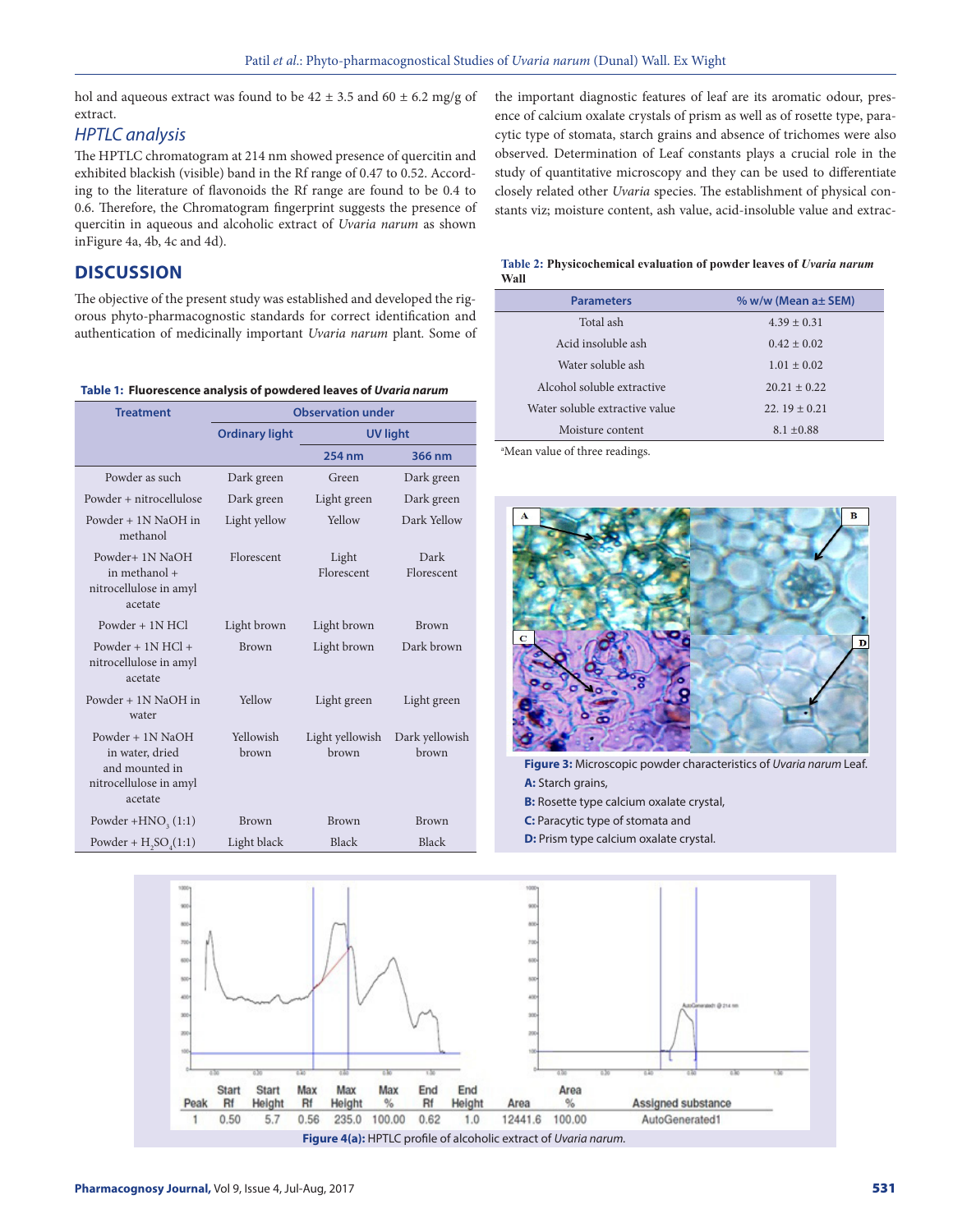





**B:** Quercitin as standard **C:** Aqueoud extract of *Uvaria narum* (UNAQ) scanned at 366 nm. tive value has equal importance in the evaluation and identification of inorganic impurities present in the crude drugs.15 Plant serves as a biochemical laboratory for the biosynthesis of major secondary metabolites such as alkaloids, tannins, polyphenolic compounds that exhibits significant physiological effects. Presence of important plant secondary metabolites such as tannin, phenolic substances, steroids, glycosides in *Uvaria narum*, could make the plant useful for treating different ailments of living organism.16Thus qualitative and quantitative phytochemical screening along with HPTLC study may be helpful in the detection of bioactive principles.17 The leaf has shown remarkable amount of polyphenolic present in alcoholic and aqueous extracts. An important observation from Phytochemistry point of view is presence of quercitin in the leaf quantified by using HPTLC.

#### **CONCLUSION**

The present investigation yielded a set of qualitative and quantitative phyto-pharmacognostic parameters along with HPTLC fingerprinting profile that can serve as diagnostic tools for establishment of quality standards, authentication and identification of the medicinally important plant *Uvaria narum* (Dunal) Wall. Ex Wight and could useful for the compilation of a suitable monograph of this plant.

#### **ACKNOWLEDGEMENT**

Authors are thankful to Mr. Chintan Shah, Research Scientist, Anchrom test lab Pvt. Ltd. Shree Aniket Apt. Navghar road, Mulund East, Mum